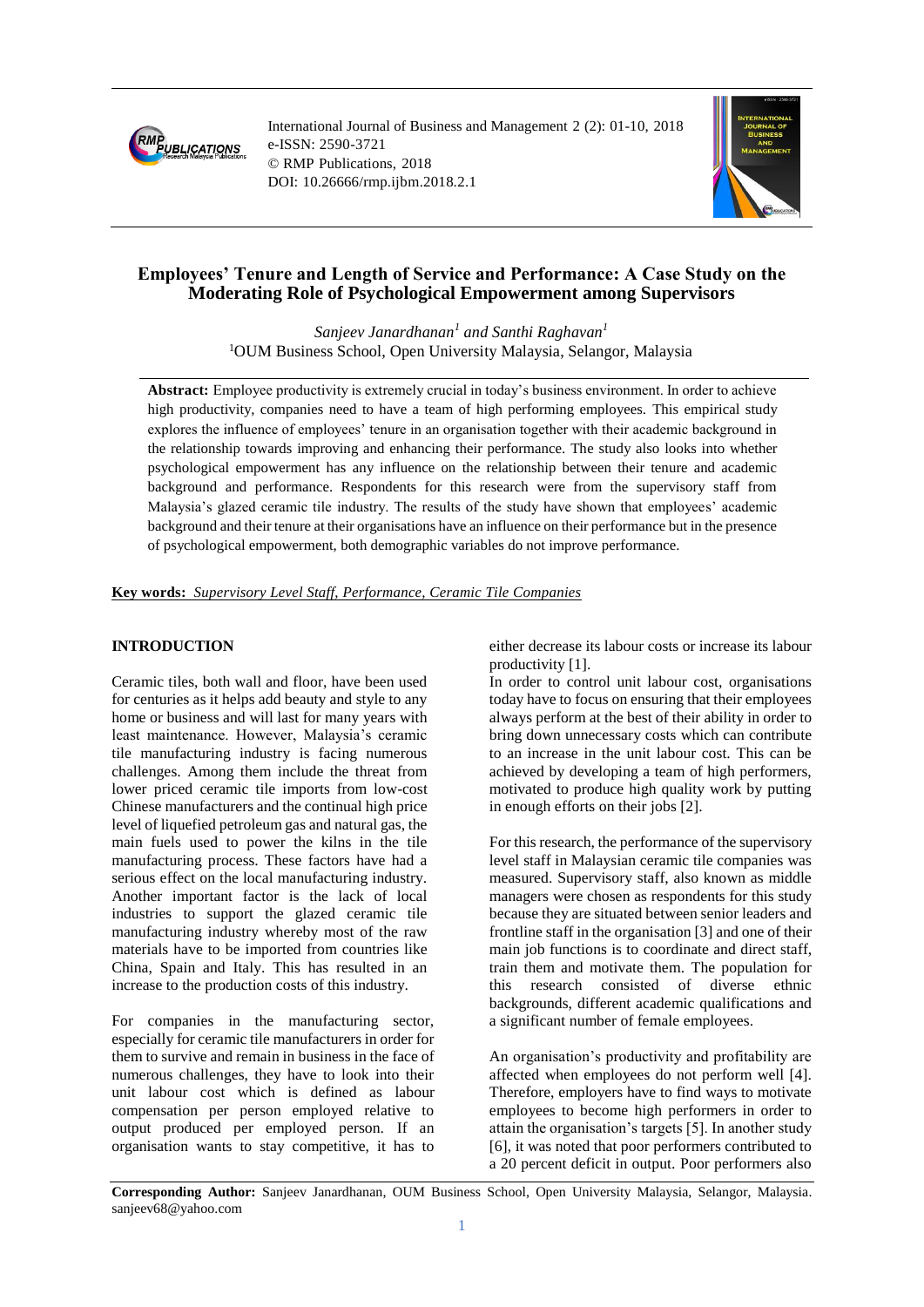generate significantly less revenue than their motivated peers and tend to make many more serious mistakes, which can result in waste and require expensive redoing [7]. Therefore, poor performing employees are a huge liability to any organisation.

Despite knowing the importance of high performing employees, employers are still faced with the problem of building and sustaining a team of high performers in their respective organisations. Employers are unable to utilise fully the full potential of all their employees in order to enable them to operate at their peak / optimised level of performance. For these reasons, it is hoped that this study will benefit companies, managers and also employees on the importance of producing a team of high performing employees.

A substantial amount of research work has been done to determine the factors that could influence employee job performance. The existing literature on improving and enhancing employees' performance reveals the role of organisational antecedent factors. Organisational factors which are factors that are external to the employee consist of the work environment, standard operating procedures and management's own behaviours. Past literature have indicated that among the organisational factors with strong influence on employee performance is psychological empowerment.

Besides the organisational factors, demographic variables also play a role in determining how an employee performs in his / her job. According to Oyewole and Popoola [8], demographic variables are personal factors that include age, gender, educational level, tenure or working experience, job level and monthly salary. Two common demographic variables are employees' academic background and their tenure or years of service at their respective organisations. Previous research found that the more higher educated the employee was, the more concerned he/she was on performance and productivity as compared to lower educated employees [9-10]. For employees' tenure at their respective organisations, Sepahvand, Guilani and Zamani [11] observed that longer tenured employees showed higher levels of commitment then shorter tenured employees which resulted in better performance among them.

A lot of research has been carried out on the link between psychologically empowering employees and their performance and the results obtained have shown a clear link between these two variables [12- 13]. However, there is a gap in the relevant literature<br>concerning the effect of psychological the effect of psychological empowerment in enhancing the value of employees'

academic background and their tenure at their respective organisations in order to achieve better employee performance. Seibert, Wang and Courtright [14] suggested that more studies were needed to examine the moderating roles of psychological empowerment on employee job performance. Based on this reason, this study will also look into the impact of psychological empowerment as a moderator in the relationship between employees' academic background and their tenure and employee performance. The results of this study are expected to contribute to the existing body of knowledge on improving and enhancing employee performance especially among the supervisory level staff in ceramic tile companies.

The structure of this paper is as follows: the second section reviews the literature on employee performance, psychological empowerment, their academic background and tenure, the third section is on the methodology used. This section consists of the questionnaire used, population and sampling. The fourth section discusses the results obtained in this study while the concluding section reviews the results and their implications.

## **LITERATURE REVIEW**

## **Employee Performance**

Performance is a function of ability and motivation. Employee performance is defined as whether a person executes their job duties and responsibilities well. Therefore, organisations need to find ways to enable their employees perform at their best**.** Levels of employees' work performance are determined not only by their ability but also by the strength of their motivation.

For effective work performance to thrive in the organisation, motivation has to be managers' top priority [15]. Employees' motivation represents a key factor which determines employees' actions and behaviours towards accomplishing the goals of the company. Armstrong [16] highlighted that one is motivated when the effort put in will lead to the attainment of the set goal and the rewards associated with its achievement. Therefore, it is one of the main functions of managers or employers to motivate their employees so that they will be able to contribute to the success of the organisation.

Fostering a supportive working environment in which employee perform well is essential to employee retention and motivation [17]. Desired performance is achieved only when employees perform effectively and efficiently when they get a sense of mutual gain for themselves and for their organisation when they attain a certain goal or target set by their employers [18].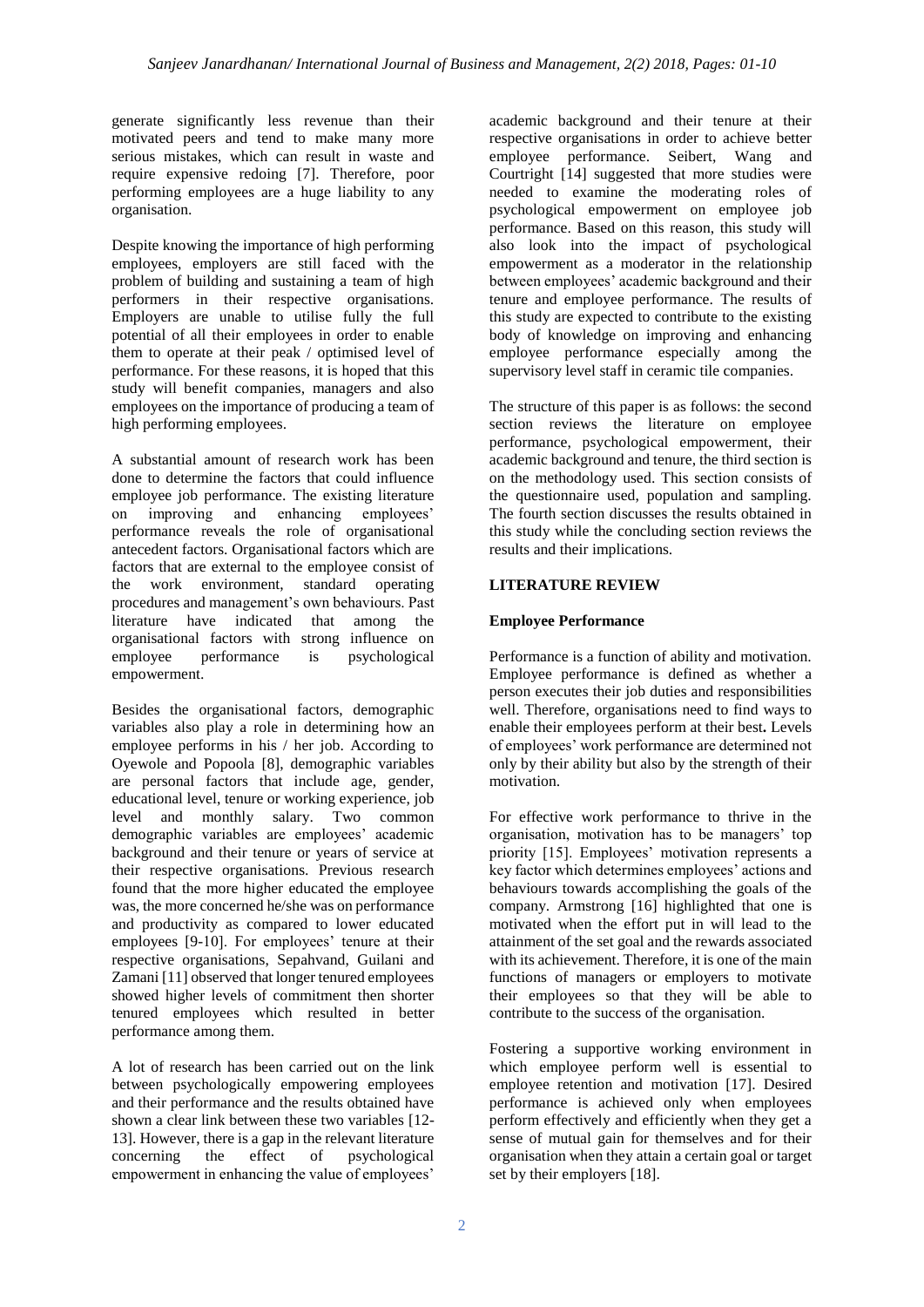In order to optimise employees' performance, employers have an important task to determine the appropriate individual and organisational factors that would contribute towards them performing well at their workplace [19]. Therefore, to motivate their employees, managers or employers must fully understand what their employees want and properly design the work environment to complement their needs or desires in order to enhance their performance.

## **Psychological Empowerment**

Empowerment is the dynamic process of redistribution of power between management and the employee [20]. Two key perspectives of empowerment from the literature have been identified. The first perspective is on the psychological dimension while the second is the structural perspective which examines the role of managers and leaders in sharing power and authority with their employees at their respective organisations.

The psychological perspective is based on how employees experience or feel empowered at work. Conger and Kanungo [21] defined this perspective as a "process of enhancing the feeling of selfefficacy among organisational members through the identification of conditions that foster powerlessness and through their removal by formal techniques of providing efficacy information" (p.474). These researchers view empowerment as a motivational construct meant to enable employees to carry out their tasks effectively when they have the enhanced feelings of self-efficacy to carry out the tasks.

This point was further stressed by Thomas and Velthouse [22] who expanded the works of Conger and Kanungo [21]. They highlighted that empowered individuals will perform better than those employees who are relatively less empowered as empowerment is a process that makes employees utilise their full potentials to carry out their tasks effectively due to the feelings of heightened levels of intrinsic task motivation. Another researcher, Spreitzer [23] viewed empowerment mainly as a motivational construct evident in four cognitions: meaning, competence, self-determination and impact. These four cognitions refer to the individual employee's intrinsic motivation in relation to a job. Therefore, psychological empowerment is the personal evaluation of the experience of empowerment [24]. When employees are psychologically empowered, there will be a corresponding positive change in attitude, cognition and behaviour, self-efficacy as well as better psychological well-being which will all be brought into work [25].

Kemal [26] analysed the relationship between psychological empowerment and employee performance and noted that empowerment had a direct and positive effect on employees' behaviours and thus improved on their performance. However, studies done by Dewettinck, Singh and Buyens [27] and Wood and Wall [28] concluded from their studies that empowerment, especially psychological empowerment, significantly, but only marginally explained the difference in employee performance levels where there was only between six and seven per cent of the variance in performance when the employees felt psychologically empowered at their work place.

Therefore, the first hypothesis is to empirically test the relationship between psychological empowerment and their performance.

 $H_1$ = There is significant positive relationship between psychological empowerment and employee performance.

## **Employees' Academic Background**

Academic background or education levels refer to the academic credentials or certificates an individual has obtained. Many studies have been conducted to determine the link between employees' performance on their job and their academic background. Kuneel, Hezlett and Ones [29] and Daniel [30] observed that education facilitates performance in most jobs. The more education the employee received, the more are the effects of education and skill on his / her job performance, leading to a more productive employee. Higher educated employees held higher positions in their organisations and were assigned more responsibilities which motivates them to perceive themselves as having a good understanding of the work and its duties, therefore, were able to perform much better than those with lower education. In another study by Ng, W. H. Thomas, and Feldman [31], they noted that higher educated workers appeared to engage in fewer counterproductive work behaviours like workplace aggression, workplace substance abuse and absenteeism as compared to employees with lower qualifications.

However, there are studies that show higher educated employees have higher expectations from their employers and when these expectations are not met, they tend to quit more often as compared to lower educated employees [32-33]. This means that when expectations are not met, the lower is the performance among these higher educated employees.

From here, it can be summed up that employees with higher qualifications were more concerned about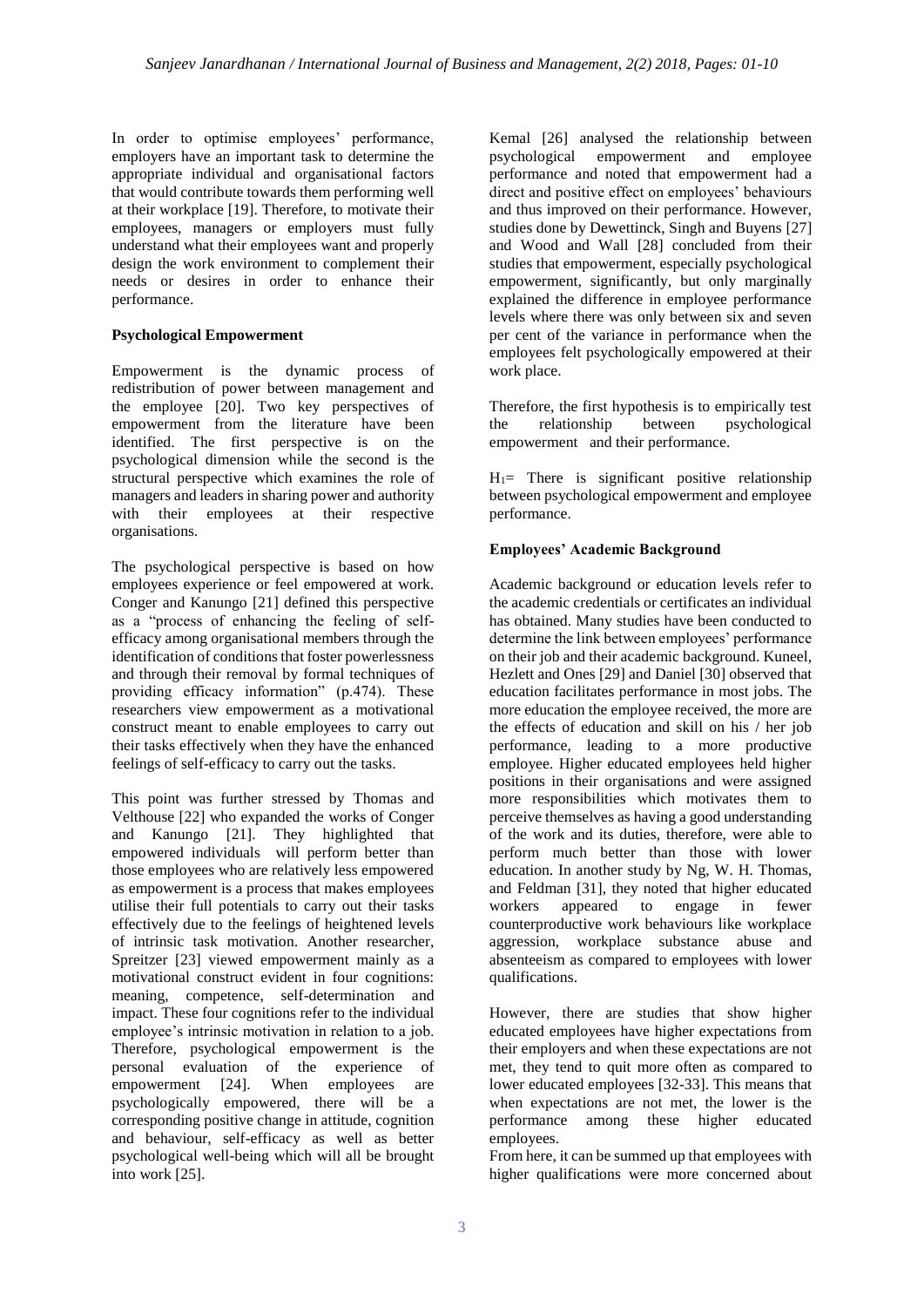their success and their organisation's success, resulting in their focus being placed on performing well on their jobs.

Therefore, the second hypothesis is to empirically test the relationship between employees' academic background and their performance.

 $H_2$  = There is significant positive relationship between employees' academic background and their performance.

## **Employees' Tenure**

The second demographic variable is employees' tenure or years of service at their respective organisations. Previous researches conducted have shown that employers could expect better performance from employees who have worked for a long time with them as they more dependable when compared to newer employees [34]. Researches done by Schmidt, Hunter and Outerbridge [35] and Shaffril and Uli [36] showed that employees' performance improved with their experience. Ng and Sorensen [37] noted that employees with higher tenure were more familiar with their job roles and may have also reached a higher level of career attainment than newer employees and therefore, were able to perform much better on the job. Similarly, in a study done on teachers, Ruggai and Agih [38] observed that there was a significant positive relationship between experience and their work performance. Individuals with greater work experience are also more likely to be paid better and given more oppourtunites to develop themselves which is another reason for better work performance [39].

However, there are also studies that have shown that tenure not necessarily improves performance over a period of time. Ng and Feldman [40] found evidence of a curvilinear relationship between organisational tenure and job performance. According to them, although the relationship of tenure with job performance is positive in general, the strength of the association decreases as tenure increases. In another study, it was found that the impact of this tenure on core task performance is most significant between 3 and 6 years with an organisation, and gradually diminishes until about 14 years of employment [41].

Based on the above statements, the third hypothesis is to empirically test the relationship between employees' tenure and their performance.

 $H_3$  = There is significant positive relationship between employees' tenure and their performance.

### **Moderating role of psychological empowerment**

A variable functions as a moderator when it affects the direction and / or the strength of the relationship between the independent and dependent variable [42]. Thomas and Velthouse [22] highlighted that psychological empowerment is characterised by the increased feelings of intrinsic task motivation by individual employees and is measured in terms of four rewards that they get directly from their work tasks: impact, competence, meaningfulness and choice. Spreitzer, Kizilos and Nason [43] stated that employees' feel psychologically empowered when they perceive that they have some control on the works that they are doing. Therefore, empowered employees are motivated to perform better on their jobs. Based on these reasons, Indradevi [44] concluded that psychological empowerment should be seen as an intrinsic motivator.

Putting in extra efforts or giving back to their respective organisations would only be possible if the employees felt that they were motivated through being empowered. Therefore, the relationship between employees' tenure and their academic background and their performance is likely to be enhanced with an increase in psychological empowerment.

Based on these findings, the following relationships were hypothesized.

 $H_4$  = Psychological empowerment moderates the relationship between employees' tenure and employee performance.

 $H<sub>5</sub>$  = Psychological empowerment moderates the relationship between employees' academic background and employee performance.

## **METHODOLOGY**

A set of questionnaires were developed to collect data on employee performance, psychological empowerment and the two demographic variables, employees' tenure and their academic background. Employee performance was measured using the Employee Work Performance questionnaire, developed by Suliman [45] which was based on five factors, work skills, work duties, work enthusiasm, readiness to innovate and job performance factors. The Spreitzer's Empowerment Scale, 1995 developed by Spreitzer [23] consisting of a twelve item scale on meaning, competence, selfdetermination and impact, was used to measure psychological empowerment.

For employee performance and psychological empowerment, a five point Likert scale was used to allow the respondent to express how much they agree or disagree with a particular statement in the questionnaire. 600 sets of questionnaires were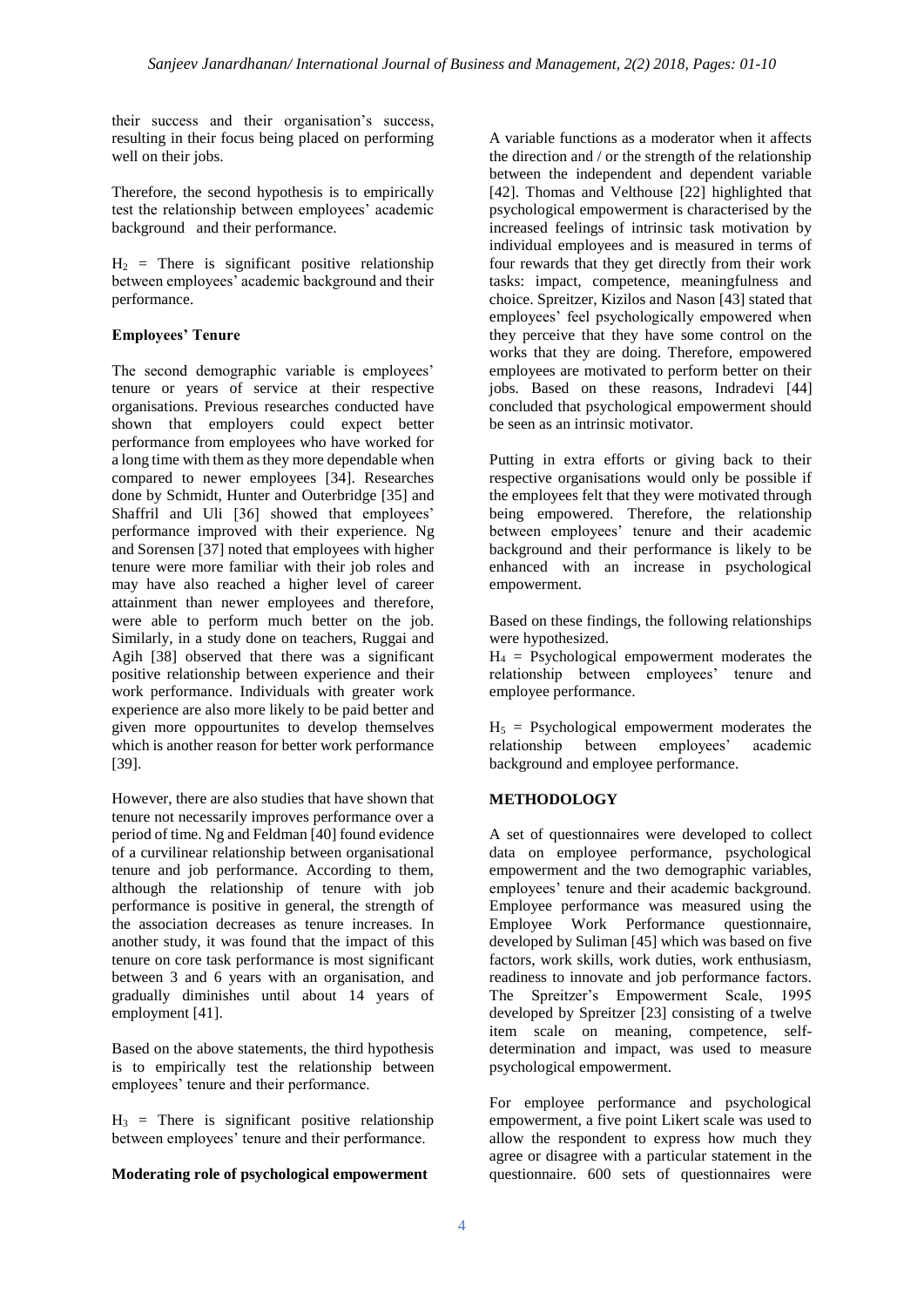distributed to supervisory staff in tile manufacturing companies and the response rate was 39%.

Frequencies and percentages of gender, age, academic background and years of service of respondents were first analysed. This was followed by the frequency distribution for employee performance and psychological empowerment according to their mean and standard deviation scores. Then, the reliability of each item in the questionnaire was determined using the Cronbach coefficient alpha [46] to ensure that the measures are free from any error. The correlation analysis was performed to quantify the strength of association

Table 1: Demographic profile of respondents

between two numeric variables. Inter correlations checking was then carried out to determine if the variables were independent or correlated by using the Pearson Correlation. The last technique applied was regression analysis to test the hypotheses generated in this study.

## **RESULTS AND ANALYSES**

### **Demographic Profile of Respondents**

Demographic profile of all respondents is as per Table 1.

|                     |                     | Frequency | Percentage |
|---------------------|---------------------|-----------|------------|
|                     |                     |           |            |
| Gender              | Male                | 195       | 82.6       |
|                     | Female              | 41        | 17.4       |
| Academic Background | Form 3 and below    | 11        | 4.7        |
|                     | Form 5 / O-level    | 53        | 22.5       |
|                     | Form $6 / A$ -level | 31        | 13.1       |
|                     | Certificate         | 55        | 23.3       |
|                     | Diploma             | 41        | 17.4       |
|                     | Degree              | 45        | 19.1       |
| Tenure              | $<$ 1 year          | 38        | 16.4       |
|                     | $1-5$ years         | 64        | 27.1       |
|                     | 6-10 years          | 48        | 20.3       |
|                     | $11-15$ years       | 31        | 13.1       |
|                     | $>15$ years         | 55        | 23.3       |

### **Frequency Distribution of Variables**

The frequency distribution for each study variable obtained is as follows:

Table 2: Frequency distribution for each variable

| Item          | Mean   | Standard  |
|---------------|--------|-----------|
|               | Rating | Deviation |
| Psychological | 3.33   | .76       |
| empowerment   |        |           |
| Employee      | 3.59   | .57       |
| performance   |        |           |

### **Reliability Analysis: Reliability Analysis of variables of the study**

| Table 3: Reliability analysis between variables |  |
|-------------------------------------------------|--|
|-------------------------------------------------|--|

| Variable      | Cronbach Alpha |
|---------------|----------------|
| Performance   | .885           |
| Psychological | .913           |
| Empowerment   |                |

Nunnaly and Bernstein [47] suggested all alpha values were greater than .70 are considered reliable for group research. From the results obtained, as

shown in the table above, the alpha values for both variables were greater than .70, therefore they are reliable.

### **Correlation Analysis**

| Table 4: Zero-Order Correlations between variables |  |  |
|----------------------------------------------------|--|--|
|                                                    |  |  |

|                              | Performance | Psychological<br>Empowerment |
|------------------------------|-------------|------------------------------|
| Performance                  |             |                              |
| Psychological<br>Empowerment | $.747**$    |                              |

From the table above, the inter correlations among the two variables researched were positive and statistically significant. The relationship between psychological empowerment and employee performance showed a strong correlation (r=.747, p  $<0.01$ ).

### **Regression Analysis for Hypotheses**

*Relationship between Psychological Empowerment and Employee Performance*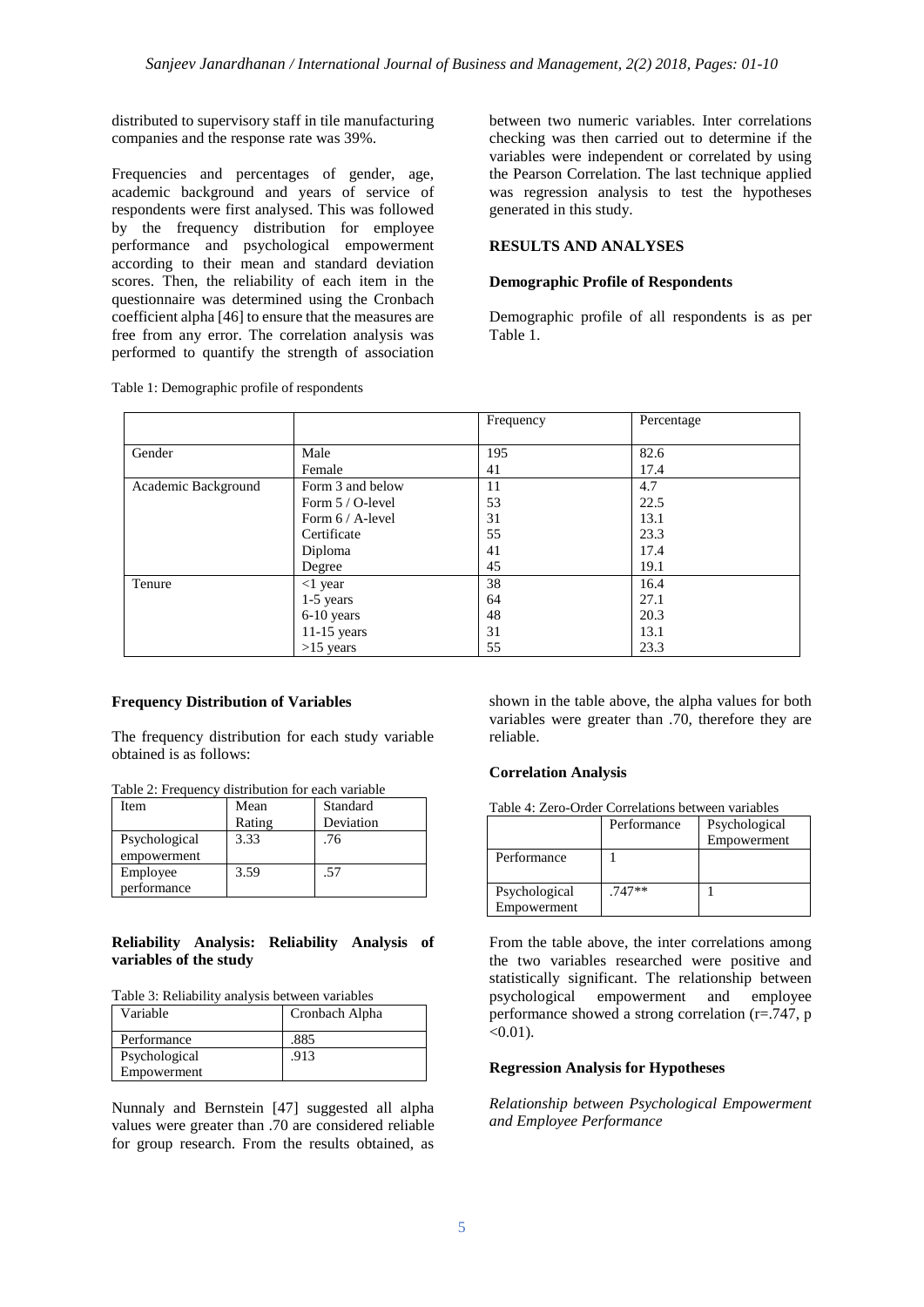| Independent          | D <sub>2</sub> | Beta $(\beta)$ | <b>Std Error</b> | t-value | Significance |
|----------------------|----------------|----------------|------------------|---------|--------------|
| <b>Variable</b>      |                |                |                  |         |              |
| <b>Psychological</b> | 652            | .808           | .028             | 20.775  | .000         |
| <b>Empowerment</b>   |                |                |                  |         |              |

|  |  |  | Table 5: The effects of regression analysis for the independent variables on employee performance |  |
|--|--|--|---------------------------------------------------------------------------------------------------|--|
|  |  |  |                                                                                                   |  |

From the above table, the  $\Delta R^2$  change for psychological empowerment was .652 which meant that the variability percentage of employee performance increased by 65.2 percent with the addition of psychological empowerment.

*Relationship between Employees' Academic Background and Employee Performance*

The second research question in this study was to what extent employees' academic background explained employee performance? The hypothesis posited that employees' academic background will have a positive significant effect on employee performance.

Table 6: The effects of regression analysis for the independent variables on employee performance

| Independent<br><b>Variable</b> | $\mathbb{R}^2$ | Beta $(\beta)$ | <b>Std Error</b> | t-value | Significance<br>(F) |
|--------------------------------|----------------|----------------|------------------|---------|---------------------|
| Academic<br><b>Background</b>  | .065           | .256           | .022             | 4.018   | .000                |

This research found full support for the above hypothesis. From the standard regression analysis (Table 4.6), employees' academic background was positively related with employee performance ( $\beta$ =.256, p=.000). This indicates that the higher the level of employees' academic background, the higher was their job performance.

*Relationship between Employees' Tenure and Employee Performance*

The third research question in this study was to what extent employees' tenure explained employee performance? The hypothesis posited that employees' tenure will have a positive significant effect on employee performance.

|  |  |  |  |  | Table 7: The effects of regression analysis for the independent variables on employee performance |  |
|--|--|--|--|--|---------------------------------------------------------------------------------------------------|--|
|  |  |  |  |  |                                                                                                   |  |

| Independent         | D <sub>2</sub><br>K | Beta $(\beta)$ | <b>Std Error</b> | t-value | Significance |
|---------------------|---------------------|----------------|------------------|---------|--------------|
| Variable            |                     |                |                  |         | (F           |
| Employees' years of | .077                | .278           | .023             | 4.394   | .000         |
| service             |                     |                |                  |         |              |

This research found full support for the above hypothesis. From the standard regression analysis, employees' years of service was positively related with employee performance  $(\beta = 278, \ p = .000)$  as given in Table 4.7. This indicates that the longer the duration of the employees' years of service, the higher was their job performance.

### **Psychological Empowerment Moderates the Relationship between Employees' Academic background and Performance**

The moderating effects of psychological empowerment on the relationship between academic background and employee performance were first tested. Table 4.8 depicts the regression results of the study.

Table 8: Regression Results of the relationship between the academic background and the interaction variable and employee performance

| Model |         | R Square | Adjusted<br>R | R<br>Square | F Change | Sig F Change |
|-------|---------|----------|---------------|-------------|----------|--------------|
|       |         |          | Square        | Change      |          |              |
|       | .083    | .652     | .649          | .652        | 216.280  | .000         |
|       | $-.090$ | .660     | .655          | .008        | 5.309    | .022         |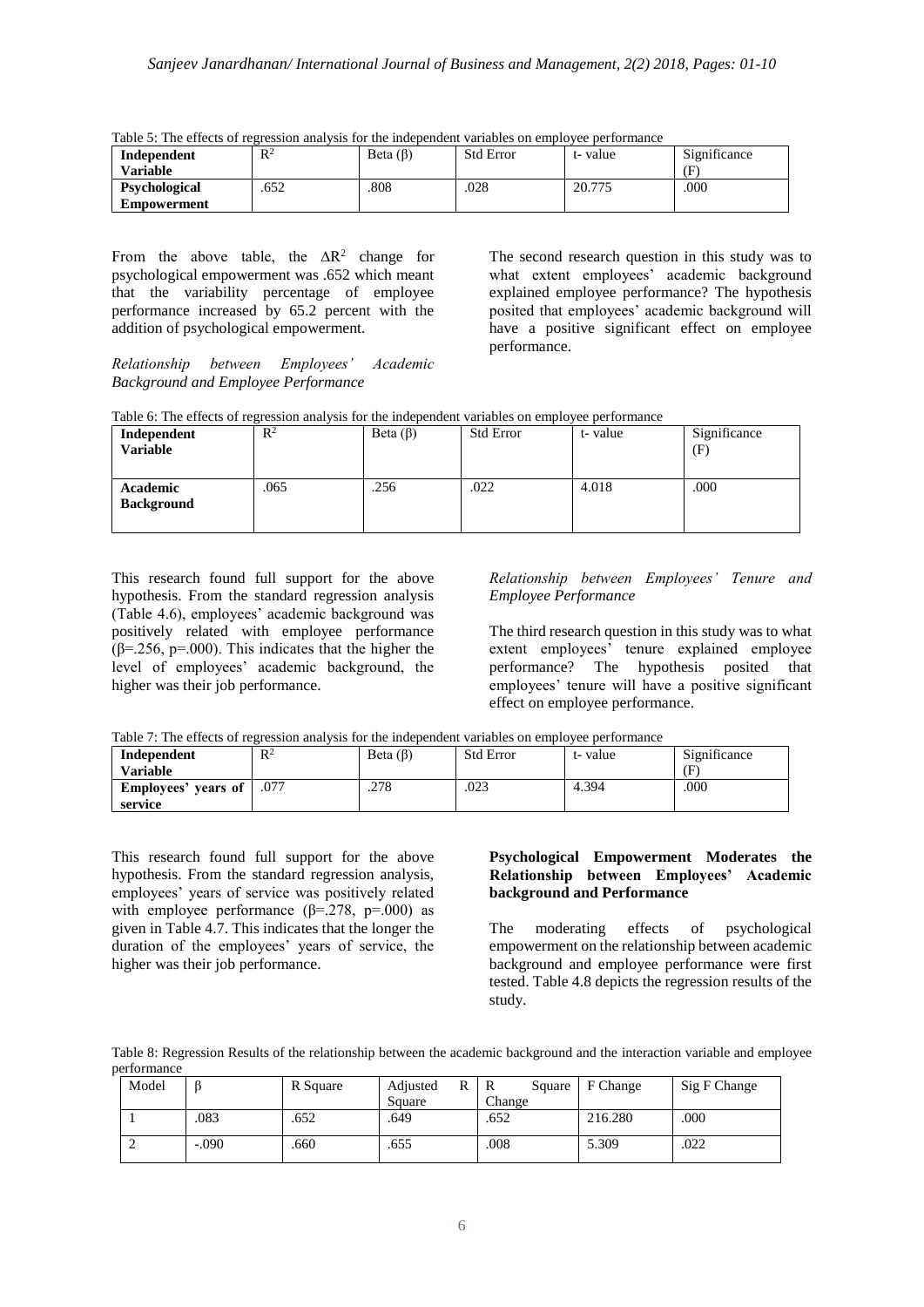In Step 1, the two variables, employees' academic background and psychological empowerment were entered. The R2 was equal to .652 meaning that the independent variables explained 65.2 percent of the variances in employee performance.

In Step 2, with the inclusion of the interaction variable,  $\mathbb{R}^2$  increased very slightly from 65.2 percent to 66.0 percent with the change in  $\mathbb{R}^2$  at 0.08 percent and it was significant  $(p=.022)$ . This significant interaction shows that psychological empowerment does moderate the relationship between employees' academic qualification and their performance. However, the β value of -.090 indicates that one standard deviation increase in academic background led to a .090 standard deviation decrease in employee performance. This showed that the higher the academic background of the employees, the lower was their employee performance in the presence of psychological empowerment.

This result stands in contradiction to what was expected and to what has been demonstrated in previous research in that psychological empowerment has a strong influence on employees' performance at their workplaces. The results show that in the presence of psychological empowerment, employees' academic background has a significant but negative relationship with their performance.

### **Hypothesis 5: Psychological Empowerment Moderates the Relationship between Employees' Tenure and Performance**

The effects of psychological empowerment as a moderating variable in the relationship between employees' academic background and their performance was studied and the results are presented in Table 4.9 below

Table 9: Regression Results of the relationship between the demographic characteristic (employees' academic background) and the interaction variable and employee performance

| Model |         | R Square | Adjusted<br>R | R<br>Square | F Change | Sig F Change |
|-------|---------|----------|---------------|-------------|----------|--------------|
|       |         |          | Square        | Change      |          |              |
|       | .093    | .668     | .665          | .668        | 231.762  | .000         |
|       | $-.020$ | .669     | .664          | .000        | 0.244    | .022         |

In Step 1, the two variables, employees' years of service and psychological empowerment were entered. The  $\overline{R}^2$  was equal to .668 meaning that the independent variables explained 66.8 percent of the variances in employee performance.

In Step 2, with the inclusion of the moderating<br>variable,  $R^2$  increased very slightly from increased very slightly from 66.8 percent to 66.9 percent with the change in  $\mathbb{R}^2$  at 0.1 percent but it was not significant  $(p=.622)$ . This insignificant interaction shows that psychological empowerment does not moderate the relationship between employees' years of service and their performance.

### **CONCLUSION**

The purpose of this research was to test the relationships between psychological empowerment, employees' academic background and tenure, and employee performance.

The first hypothesis on the relationship between psychological empowerment and performance, found full support for the said hypothesis. In the standard regression analysis, psychological empowerment was positively related with employee performance. This indicated that the higher the level of psychological empowerment was felt by the

supervisory staff of the ceramic tile manufacturing companies, the higher was their job performance. This is in line Spreitzer [23] who highlighted that psychologically empowered employees are likely to be seen as effective because they were able to proactively execute their job responsibilities.

On the relationship between employees' academic background and their performance, this research Shows that the higher the level of employees' academic background, the higher was their job performance. This is in line with the findings of Daniel [30] who noted that the higher the education level of employees, the better was their performance.

Similarly, this research also found that employees' tenure was positively related to their performance. The longer their tenure at their respective organisations, the higher was their job performance. Employees who have worked for a much longer period were more familiar with the job and therefore, were able to perform much better than newer staff. They were also more committed and loyal to their organisations and held more responsible positions that made them perform better [45].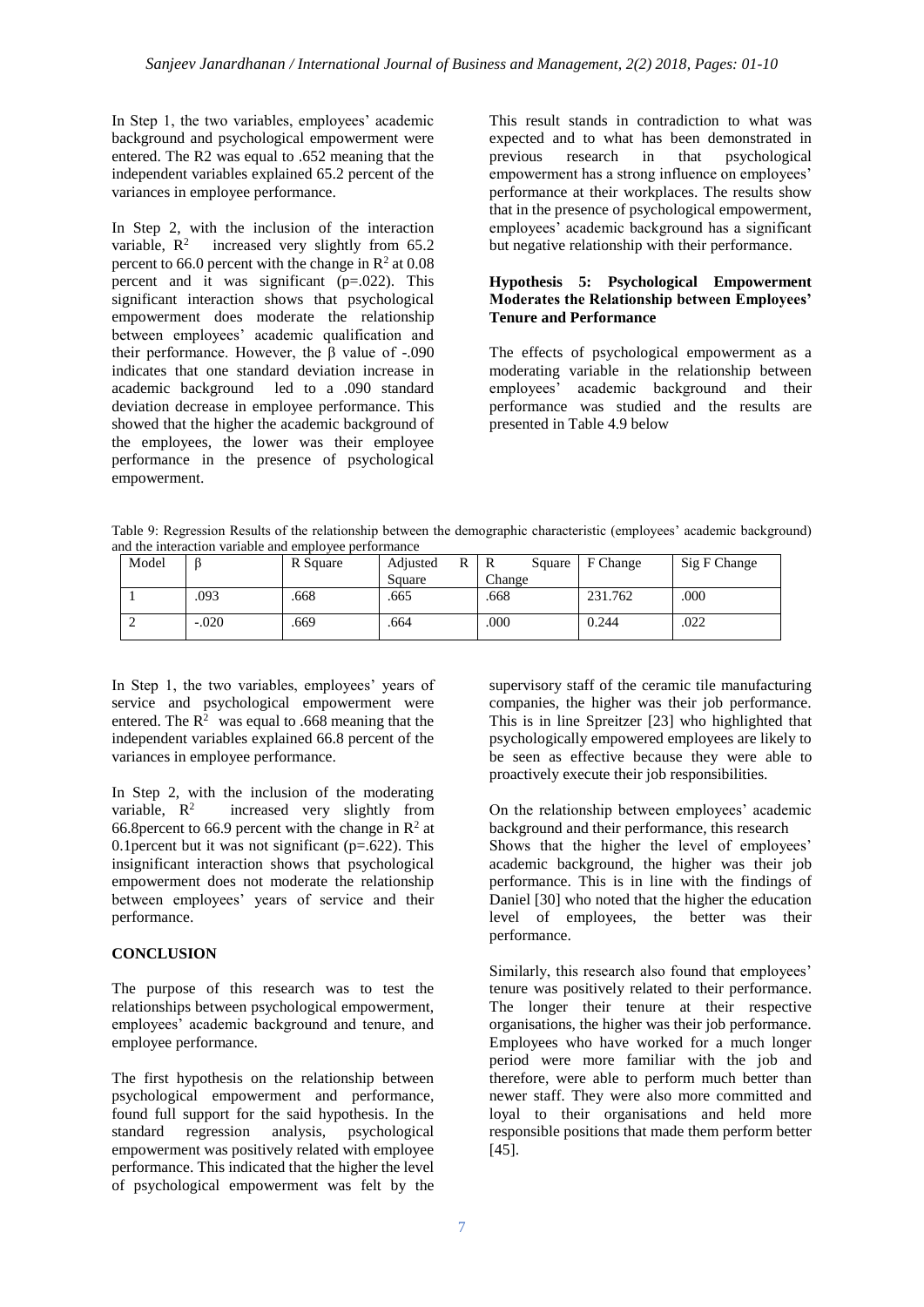When psychological empowerment was the moderator in the relationship between employees' academic background and performance, a negative but significant relationship between employees' academic background and their performance was obtained. This shows that for every increase in the employees' academic background, there was a decrease in their performance with the presence of psychological empowerment. For lower educated employees, psychological empowerment would help to improve their job performance. However, for higher educated employees, they may already have the required competencies to carry out their tasks. Additional empowerment would then not affect their performance or in some instances, could even lower their performance.

A negative and a non-significant relationship between employees' years of service and their performance ( $\beta$ =-.020, p=.622) was obtained with psychological empowerment being the moderator. This insignificant result showed that there was no relationship between employees' years of service and their performance with the presence of psychological empowerment. Employees who have worked long in organisations tended to be poor performers as they were no longer motivated as age increased when compared to younger or new employees who were usually more dynamic, enthusiastic and excited about the job and the rewards it would bring for their increased effort [48]. This means that when employees felt that they were psychologically empowered, their length of service did not have any influence on their performance.

As with any research conducted, there are limitations that should be considered. First, this study was conducted within a single sector of the manufacturing industry. This leads to the question of generalizability and applicability of the findings of this research to other sectors in the manufacturing industry in Malaysia. A suggestion would be that research like this, in future, be conducted across various manufacturing industries. Secondly, the respondents for this study were from the supervisory or the middle management level. This designated group was selected because available literature has shown the role played by them in enhancing the total performance of the company.

Future research should include different levels of management as respondents rather than just the supervisory level as in this study. This is because different levels of management will have different views on psychological empowerment as the motivating factor that could affect their job performance. Secondly, since this study could not clearly reflect the moderating effects of psychological empowerment in the relationships between the employees' academic background and

their tenure, and employee performance, data should be collected across various industries in the manufacturing industry as well as at different levels of management, should be able to show some relationship of the moderator in these relationships.

### **REFERENCES**

- [1] Mertsina, T., & Janes, T. (2012), Unit labour cost as an indicator of the competitiveness of the economy. Eesti Statistika Kvartalikiri, 4/12. Quarterly Bulletin of Statistics, Estonia.
- [2] Valencia, C. (2005). Motivation and productivity in the workplace. Westminster College. Retrieved on 5/12/2014 from https://www.westminstercollege.edu/myriad/ ?parent=2514&detail=4475&content=4798.
- [3] Birken S. A., Lee S. Y., Weiner B. J. (2012). Uncovering middle managers' role in healthcare innovation implementation. Implementation Science, 7, 28.
- [4] Ferdowsian, M. C. (2002). The making of a top-performing employee in the high technology industry. PhD Dissertation, University of Phoenix.
- [5] Kinicki, A. and Kreitner, R. (2007), Organizational Behavior, McGraw-Hill, New York, NY.
- [6] Brennan, T. (2006). http://hiringsmart.ca/library/librarydownload .jsp? File Document ID=726.
- [7] Willyerd K (2014). What high performers want at work? Harvard Business Review, Nov, 2014.
- [8] Oyewole, G. O. and Popoola, S. O. (2015). Personal factors and work locus of control as determinants of job performance of library personnel in Federal Colleges of Education Nigeria. Retrieved from http://www.iclc.us/cliej/cl400p. Accessed on December 10, 2013.
- [9] Okpara, J. O. (2004). Personal characteristics as predictors of job satisfaction: an exploratory study of IT managers in a developing economy. Information Technology & People, 17(3), 327-338.
- [10] Gurbuz, A. (2007). An assessment on the effect of education level on the job satisfaction from the tourism sector point of view.Zonguldak Karaelmas University, Safranbolu Vocational School of Higher Education. Retrieved from http://search ebscohost.com.www.ezplb.ukm.my/login.as px? direct=true&db=psyh &A
- [11] Sepahvand, T., Guilani, B., & Zamani, R. (2007). Relationship between Attributional Styles with Stressful Life Events and General Health. Journal of Psychological Research, 9(3&4), 33-46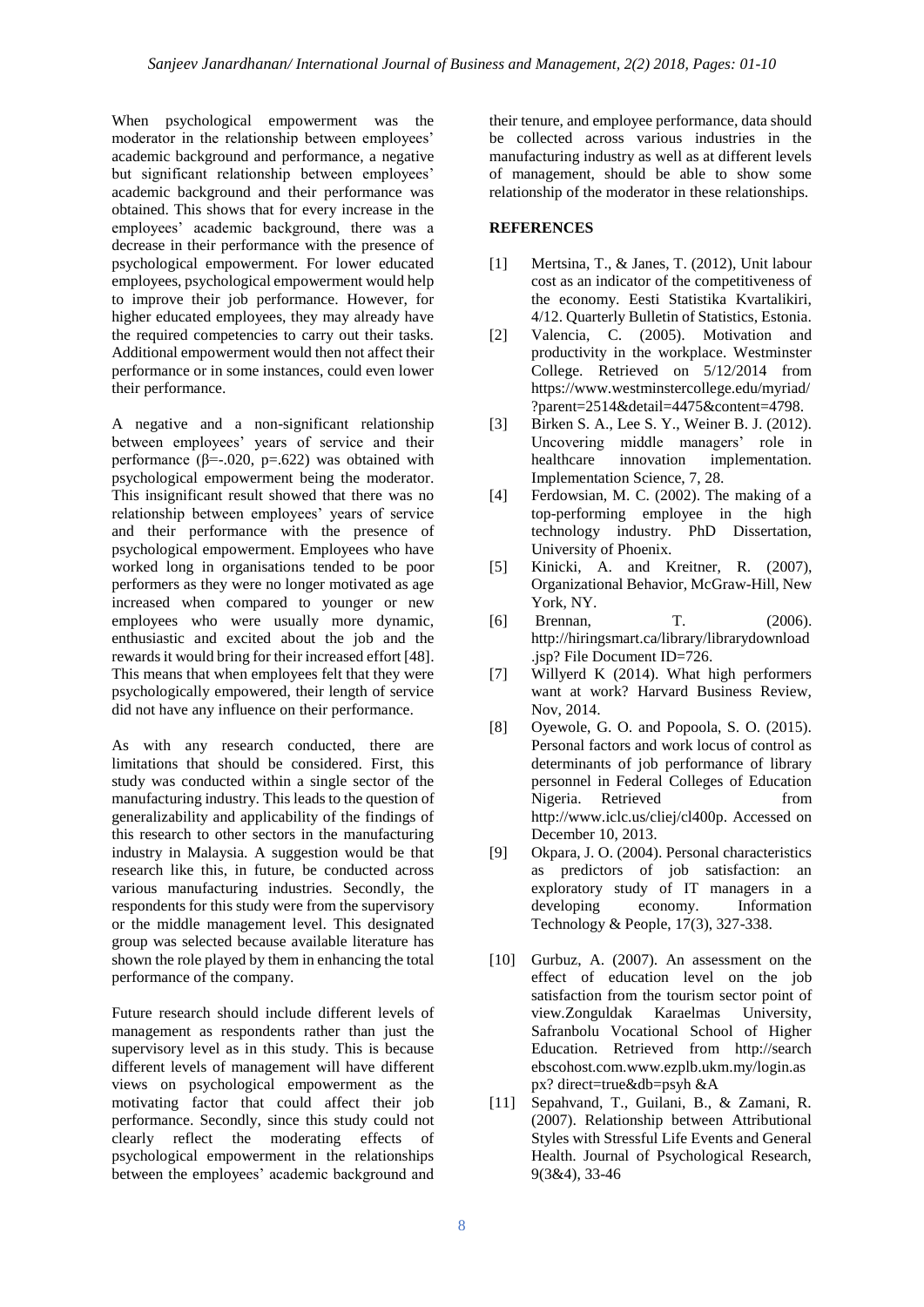- [12] Bartol, X. Z. (2010). Linking Empowering Leadership and Employee Creativity: The Influence of Psychological Empowerment, Intrinsic Motivation, and Creative Process Engagement. Academy of Management Journal, 53(1), 109.
- [13] Ergeneli, A., Sag, G., Ari, I., & Metin, S. (2007). Psychological empowerment and its relationship to trust in immediate managers. Journal of Business Research, 60(1), 41-56.
- [14]. Seibert, S. E., Wang, G., & Courtright, S. H. (2011). Antecedents and consequences of psychological and team empowerment in organizations: a meta-analytic review. Journal of Applied Psychology, 96, 981- 1003.
- [15] Anyim, C. Chidi, O.& Badejo, A. (2012). Motivation and Employees' Performance in the Public and Private Sectors in Nigeria: International Journal of Business Administration Vol. 3, No. 1.4.
- [16] Armstrong, M. (2009). A Handbook of Human Resources Management Practice,10th Edition, London: Kogan Page.
- [17] Brown, S., McHardy, J., McNabb, R., & Taylor, K. (2011). Workplace performance, worker commitment, and loyalty. Journal of Economics & Management Strategy, 20, 925- 955.
- [18] Aktar, S., Sachu, M. K., & Ali, M. E. (2012). The impact of rewards on employee performance in commercial banks of Bangladesh: an empirical study. Journal of Business and Management, 6 (2), 9-15.
- [19] Abbas, Q., & Yaqoob, S. (2009). Effect of leadership development on employee performance in Pakistan. Pakistan Economic and Social Review, 47(2), 269-292.
- [20] Greasley, K., Bryman, A., Dainty, A., Price, A., Soetanto, R., & King, N. (2005). Employee perceptions of empowerment. Employee Relations, 27(4), 354-368.
- [21] Conger, J., & Kanungo, R. (1988).The empowerment process: integrating theory and practice. Academy of Management Review, 13 471-482.
- [22] Thomas, K., & Velthouse, B. (1990). Cognitive elements of empowerment: an interpretive model of intrinsic task motivation. Academy of Management Review, 15, 666-681.
- [23] Spreitzer, G. (1995). Psychological empowerment in the workplace: dimensions, measurement, and validation. Academy of Management Journal, 38, 1442-1465.
- [24] Spreitzer, G. (2007). Taking Stock: a review of more than twenty years of research on empowerment at work. In & J. B. C. Cooper (Ed.), Handbook of organizational behavior (pp. 54-73). Thousand Oaks, CA: Sage.
- [25] Oladipo, S. E. (2009). Psychological empowerment and development. Edo Journal of Counselling, 2(1), 119-126.
- [26] Kemal M. Demgrcg, A. E. (2010). Employee Empowerment and Its Effect on Organizational Performance. 2nd International Symposium on Sustainable Development, Sarajevo.
- [27] Dewettinck, K., Singh, J., & Buyens, D. (2003).The missing link? Why past research shows a weak relationship between employee empowerment and performance. Paper presented at the EMAC-Conference, Glasgow, Scotland.
- [28] Wood, S. J. & Wall, T. D. (2007). Work enrichment and employee voice in human resource management-performance studies, International Journal of Human Resource Management, 18 (7) 1335–1372.
- [29] Kuneel, N.R., Hezlett, S.A. and Ones, D.S. (2004).Academic performance, career potential creativity and Job performance. Can one construct predict them all? Journal of Personality and Social Psychology.86: 148- 161.
- [30] Daniel, C. (2009). The effects of higher education policy on the location decision of individuals: Evidence from Florida's brightest futures scholarship program. Region Science and Urban Economics, 39, 553-562.
- [31] Ng, W. H. Thomas , & Feldman, D. C. (2009). How broadly does education contribute to job performance? Personnel Psychology, 62, 89–134.
- [32] Berg, T.R. (1991). The importance of equity perception and job satisfaction in predicting employee intent to stay at television stations. Group and Organization Studies, 16(3), 268- 284.
- [33] Cotton, J.L., & Tuttle, J.F. 1986. Employee turnover: A meta-analysis and review with implications for research. Academy of Management Review, 11(1), 55-70.
- [34] Brauchle, P. E., & Azam, M. S. (2004). The relationships between selected demographic variables and employee work ethic as perceived by the supervisors. Journal of Industrial Teacher Education, 41(1), 151- 167.
- [35] Schmidt, F., Hunter, J., & Outerbridge, A. (1986).Impact of job experience and ability on job knowledge, work sample performance, and supervisory ratings of job performance. Journal of Applied Psychology, 71, 432-439.
- [36] Shaffril, H.A.M & Uli, J. (2010). The Influence Of Socio-Demographic Factors On Work Performance Among Employees Of Government Agriculture Agencies In